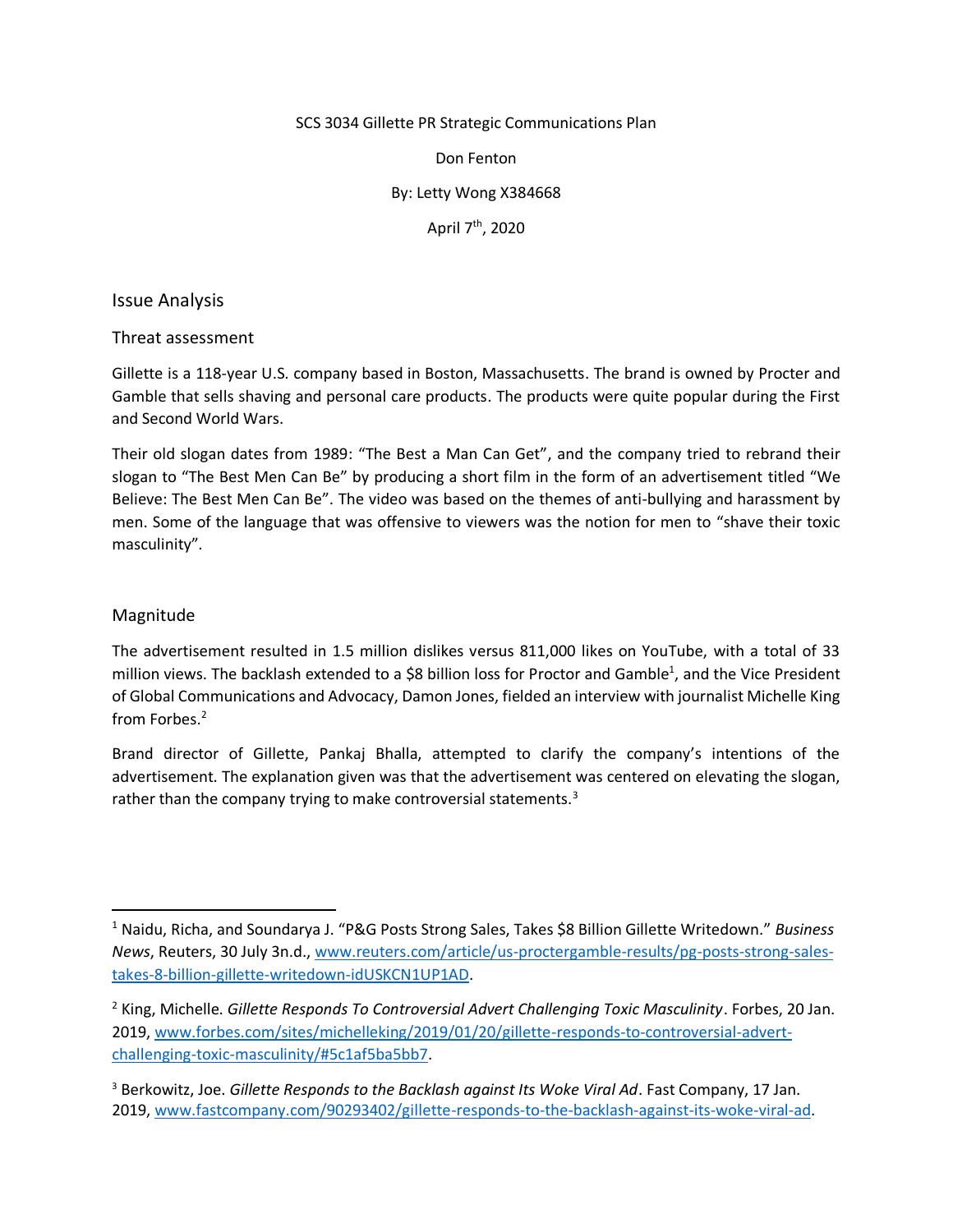The co-presenter of Good Morning Britain TV program, Piers Morgan, announced his opinion to boycott the brand on Twitter. 4

Consumers responded by starting started a #BoycottGillette campaign on Twitter and calling for an apology video from the company.

However, there were consumers that backed the advertisement on Twitter. The commentators stated their support for Gillette's messaging and that other consumers should appreciate the sentiment behind the advertisement.<sup>5</sup>

## Likelihood

The potential damage that may result from the advertisement is loss of reputation, continued tanking of stock value and less products sold from consumers who have vouched to boycott the company's products. If Gillette does not take steps to remedy the situation, the financial loss could cause employees to be laid off and irreversible brand damage and loss of trust that will be very difficult to restore.

# Affected stakeholders

| Internal stakeholders                   | <b>External stakeholders</b>              |
|-----------------------------------------|-------------------------------------------|
| Gillette's employees                    | Current consumers and potential consumers |
| Proctor and Gamble's employees          | Current investors                         |
| Gillette's board of directors           | Media                                     |
| Proctor and Gamble's board of directors |                                           |
| 6                                       |                                           |

Internal stakeholders affected by the crisis would be the Gillette's employees, Proctor and Gamble's employees, Gillette's board of directors and Proctor and Gamble's board of directors.

External stakeholders affected by the crisis would include the brand's customers, investors and the media. Particularly, investors are negatively impacted by the large tank in the stock price. Existing consumers threatened to no longer purchase Gillette products and this hit on its reputation would make it difficult to attract new consumers. The media, including both traditional media like TV, radio and newspapers and social media, such as Twitter and YouTube, had a barrage of commentary from the public.

<sup>4</sup> Morgan, Piers. Twitter, 14 Jan. 2019, [https://twitter.com/piersmorgan/status/1084891133757587456?lang=en.](about:blank)

<sup>&</sup>lt;sup>5</sup> Estrada, Meera Solanki. "COMMENTARY: Backlash against Gillette's 'Toxic Masculinity' Ad Reveals Exactly Why It's Needed." *Commentary*, Global News, 18 Jan. 2019, [https://globalnews.ca/news/4858439/gilette-toxic-masculinity/.](about:blank)

<sup>6</sup> Doorley, John, and Helio Fred Garcia. *Reputation Management The Key to Successful Public Relations and Corporate Communication*. 3rd ed., Routledge, 2015.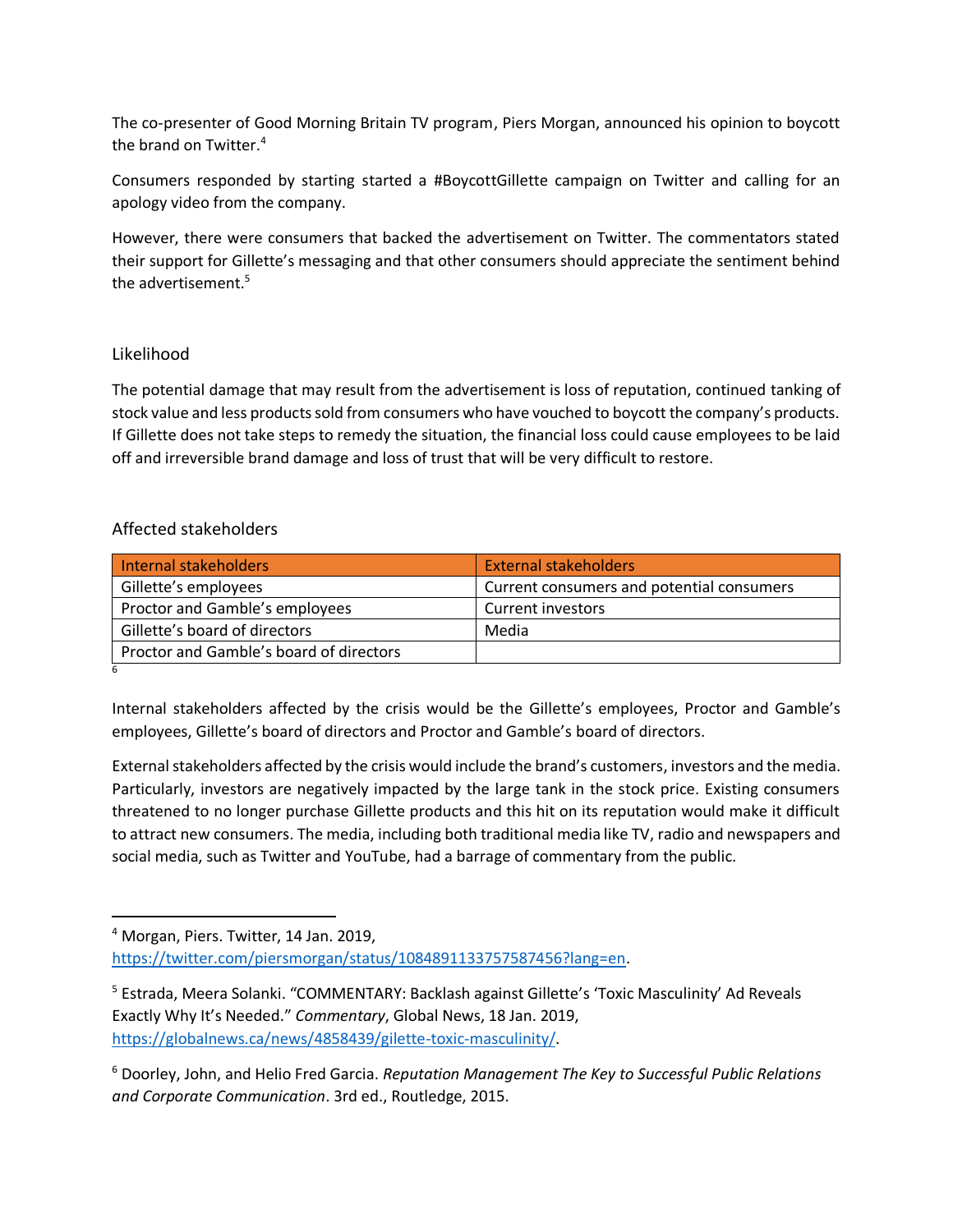## Additional information

| Primary research       | Secondary research |
|------------------------|--------------------|
| Media content analysis | News articles      |
| Communications audit   |                    |
| Environmental scan     |                    |
| Competitor analysis    |                    |
|                        |                    |

Research that should be conducted in regards to primary research would be media content analysis, communications audit, environmental scan and competitor analysis. Performing a media content analysis would help with learning more about the target audience, which can help in development of tactics for the campaign. An environmental scan can gauge the public perception of the organization, helping to measure the reputational damage caused thus far. A competitor analysis would provide guidance on the successful messaging from competitors in the world of shaving and personal care product companies.

Regarding secondary research, news articles could assist in addressing the gaps between the expectations of the consumers on a company like Gillette and what type of initiatives they would like to see.

### Issue Management Plan

#### Business objectives

There are three main goals that are the aim to be accomplished post-crisis.

- 1. To restore the reputation of Gillette in its consumers and investors.
- 2. To increase market share to make up for the losses in stock.
- 3. To re-affirm the organization's commitment to anti-bullying efforts everywhere.

#### Issues management strategies

The business objectives will be achieved by explaining the initial stance of the company and apologizing for missing the mark on the advertisement. The brand must remain consistent in all interactions with the media in its response regarding the crisis and at every opportunity to reinforce the anti-bullying initiative that the company stands behind.

#### Actions to take

- Draft press release
- Public relations staff to connect with media outlets to locate opportunities for Gillette to score interview time

<sup>7</sup> Cardin, Maryse, and Kylie McMullan. *Canadian PR For The Real World*. Pearson Canada Inc., 2015.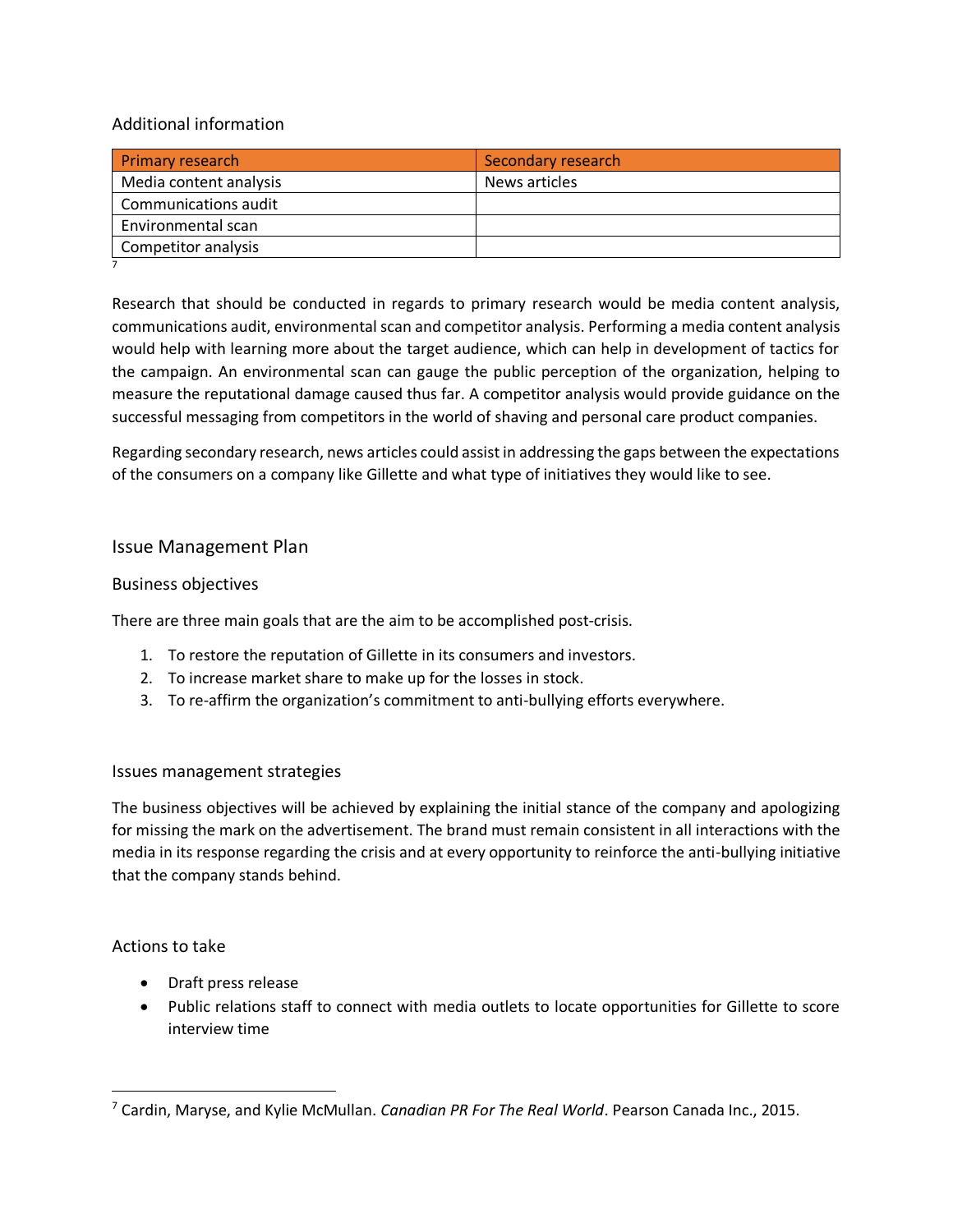- Public relations staff to provide training to executive on potential questions that the media will address
- Conduct internal meetings
- Executive to conduct interviews with media through television show appearance, joining a radio talk show and partaking in a newspaper interview
- Consult the matter with crisis communication counsel
- Host meetings with client

# **Staffing**

The core team accountable for the results of the plan will include public relations staff and an executive who will represent the face of the company when conducting interviews with the media. The public relations specialists will be responsible for drafting the press release and preparing the executive on how to answer any questions that the media may have. External resources to drawn upon could be legal counsel to consult regarding the current situation and potential legal implications.

There will need to be some scheduled meetings and/or conference calls with the client to obtain approval for the plan, to go over the press release before it goes out and to review the plan as it progresses.

## Logistics

Supplies required for the issue management plan would include a public relations specialist to draft the press release, a senior public relations staff to brief the executive on how to face the media, an executive member to field all interviews with the media, stationary for the public relations staff, access to the building after hours if needed, dinner for staff that are required to work late during the crisis and transportation back home if the staff are working at hours close to midnight.

## Budget

The budget for the campaign would not have a hard limit, as it is imperative that the issue is managed properly. However, an estimated budget of \$3,500 should be set and reviewed if necessary.

| <b>Total budget for campaign</b>  | \$3,500      |
|-----------------------------------|--------------|
|                                   |              |
| Fees (rate is \$100/per hour)     | \$2,500      |
| Research                          | \$700        |
| Developing Press Release          | \$300        |
| Follow-up Interviews with Media   | \$500        |
| Consultation with legal counsel   | \$500        |
| Meetings with Client              | \$500        |
| Hard Costs/Out of Pocket Expenses | \$1,000<br>я |

<sup>8</sup> Cardin, Maryse, and Kylie McMullan. *Canadian PR For The Real World*. Pearson Canada Inc., 2015.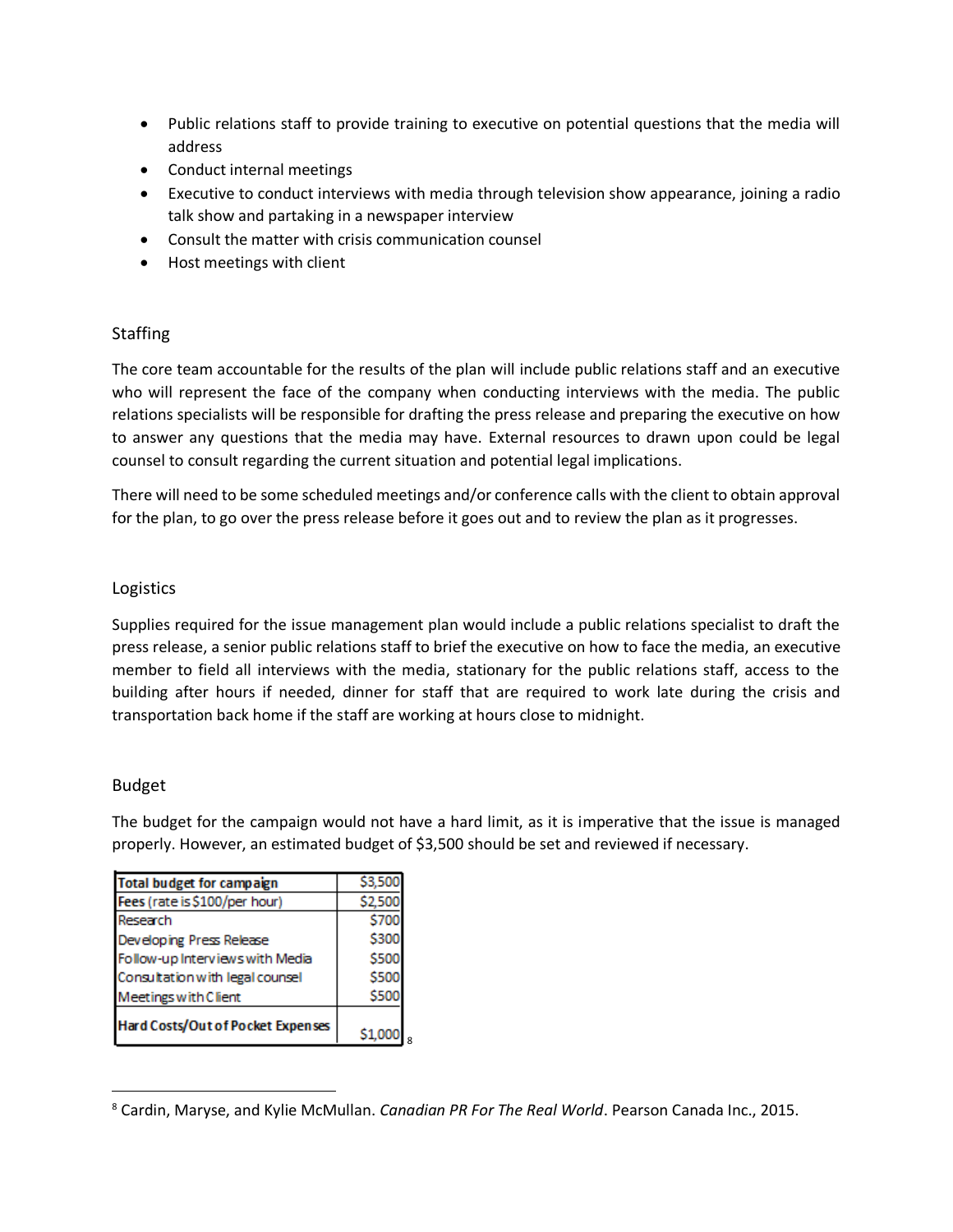# Communications Plan

### Communication objectives

There are two main objectives of the campaign.

- 1. To restore trust in consumers and investors of Gillette's senior management team, its board of directors and direction of the company.
- 2. To garner more awareness and donations for the anti-bullying initiative that Gillette sponsors in 1 year's time.

### Communication strategies

- Keep investment analysts in the loop of any progress made
- Keep consumers and general public in the know-how of efforts the company has made in its antibullying campaign

### Target audiences

| Internal target audiences               | <b>External target audiences</b>             |
|-----------------------------------------|----------------------------------------------|
| Gillette's employees                    | Current consumers and potential consumers    |
| Proctor and Gamble's employees          | Current shareholders and potential investors |
| Gillette's board of directors           | Media                                        |
| Proctor and Gamble's board of directors | General public                               |
| Gillette's senior management            | Youth                                        |
| Proctor and Gamble's senior management  | Activists                                    |
|                                         | Academics                                    |
|                                         | Government                                   |

In prioritizing which audience are crucial to reach in the campaign, these ultimate audiences would have a direct link to the success of both the campaign and the company. <sup>9</sup>

| Ultimate audiences                | Influencer audiences |
|-----------------------------------|----------------------|
| Gillette's employees              | Media                |
| Proctor and Gamble's employees    | Investment analysts  |
| Gillette's shareholders           | Academics            |
| Proctor and Gamble's shareholders | Consumer advocates   |
| Regulators                        |                      |
| General public                    |                      |
| Youth                             |                      |
| Activists                         |                      |

<sup>9</sup> Doorley, John, and Helio Fred Garcia. *Reputation Management The Key to Successful Public Relations and Corporate Communication*. 3rd ed., Routledge, 2015.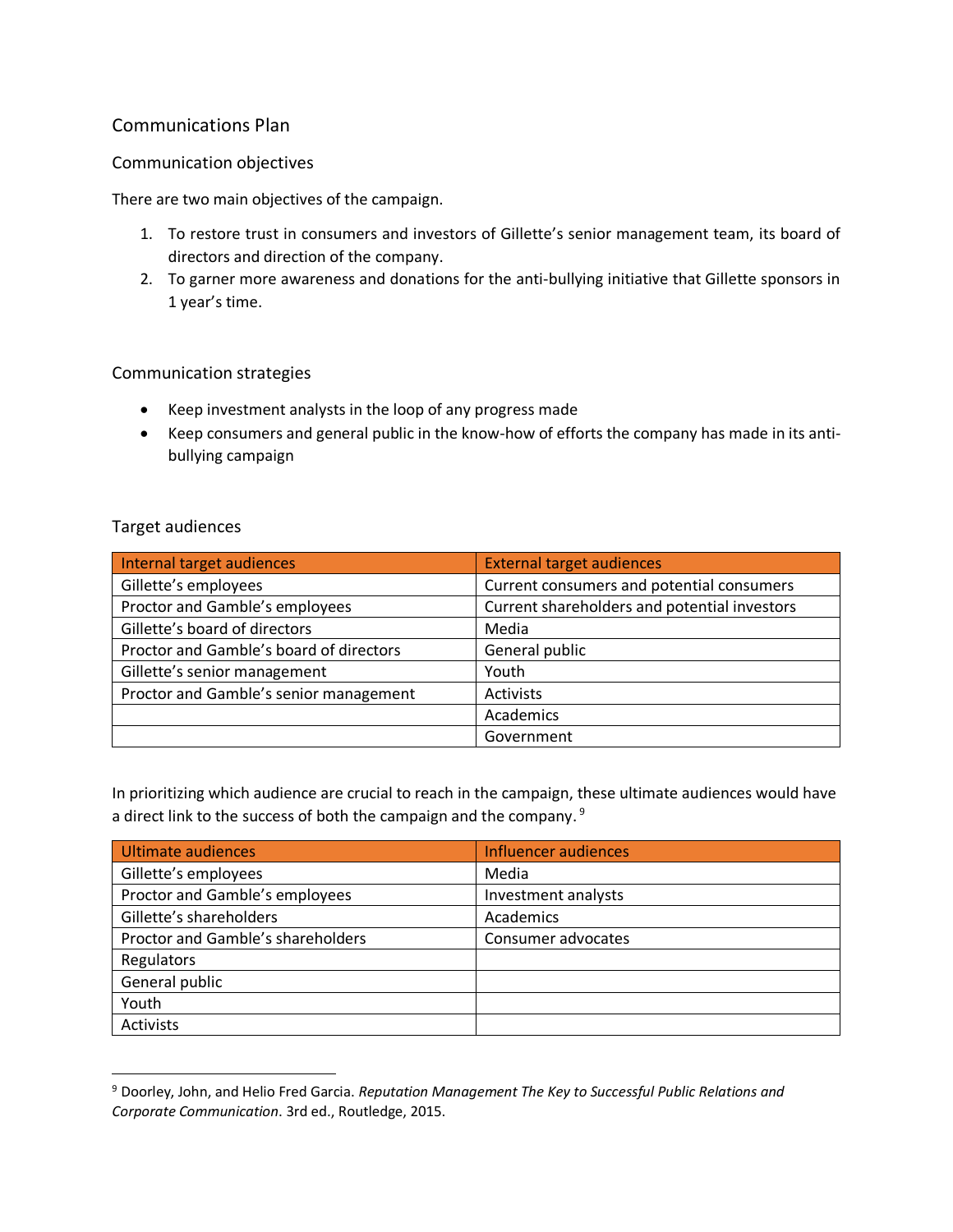## Messages

Three core messages were developed for the campaign and will be posted on Gillette's website and social platforms, which encompasses Facebook, Instagram, Twitter and YouTube. The messaging will also be quoted in the press release and the brand will need to remain consistent in communicating all three messages each time they are responding to the crisis or in their work regarding anti-bullying.

- 1. Stand firm against bullies no matter the gender.
- 2. Help empower our children.
- 3. Moments today will decide our future.

The first message illustrates that men are no longer targeted in the anti-bullying stance held by the company, that this message applies to all genders. The intention of the message is to let consumers know that their voices were heard and the company has since corrected the wording.

The second message focuses on what adults can do to help with the development of children to help prevent bullying.

The third message places an urgency on the notion that what we do now will directly impact our future and has a call-to-action for everyone to act now.

### Communication tactics

- Provide regular financial updates to investment analysts via e-mail, phone or letter mail<sup>10</sup>
- Host an in-person meeting with dial-in conference call with investment analysts and shareholders
- Prepare senior management to respond to inquiries from analysts and shareholders
- Sponsor anti-bullying events around the world
- Continue to establish strategic partnerships with anti-bullying causes, particularly among youth
- Hire influencers that can do a Q&A on Instagram story and Instagram live on their experience with bullying, whether the experience is firsthand or a story that they can share. The stories should be saved to highlights on Gillette's Instagram page for those who missed it so that they can watch it later. Moreover, it is an accessible place for the public to have access to the Q&A.
- Shoot new advertisements on YouTube to replace old advertisement
- Shoot new print ads to go on billboards to help in replacing old advertisement
- Follow-up with the media to find opportunities to join a radio talk show, make a television show appearance and partake in a financial newspaper interview

## Documents

All documents will contain the three core messages to ensure consistency across the board. Call centre scripts also extend to the customer service response through e-mail and letter mail. Any retail workers at a Gillette outlet will receive training to provide the customer with a booklet that directs them to contact

<sup>10</sup> Doorley, John, and Helio Fred Garcia. *Reputation Management The Key to Successful Public Relations and Corporate Communication*. 3rd ed., Routledge, 2015.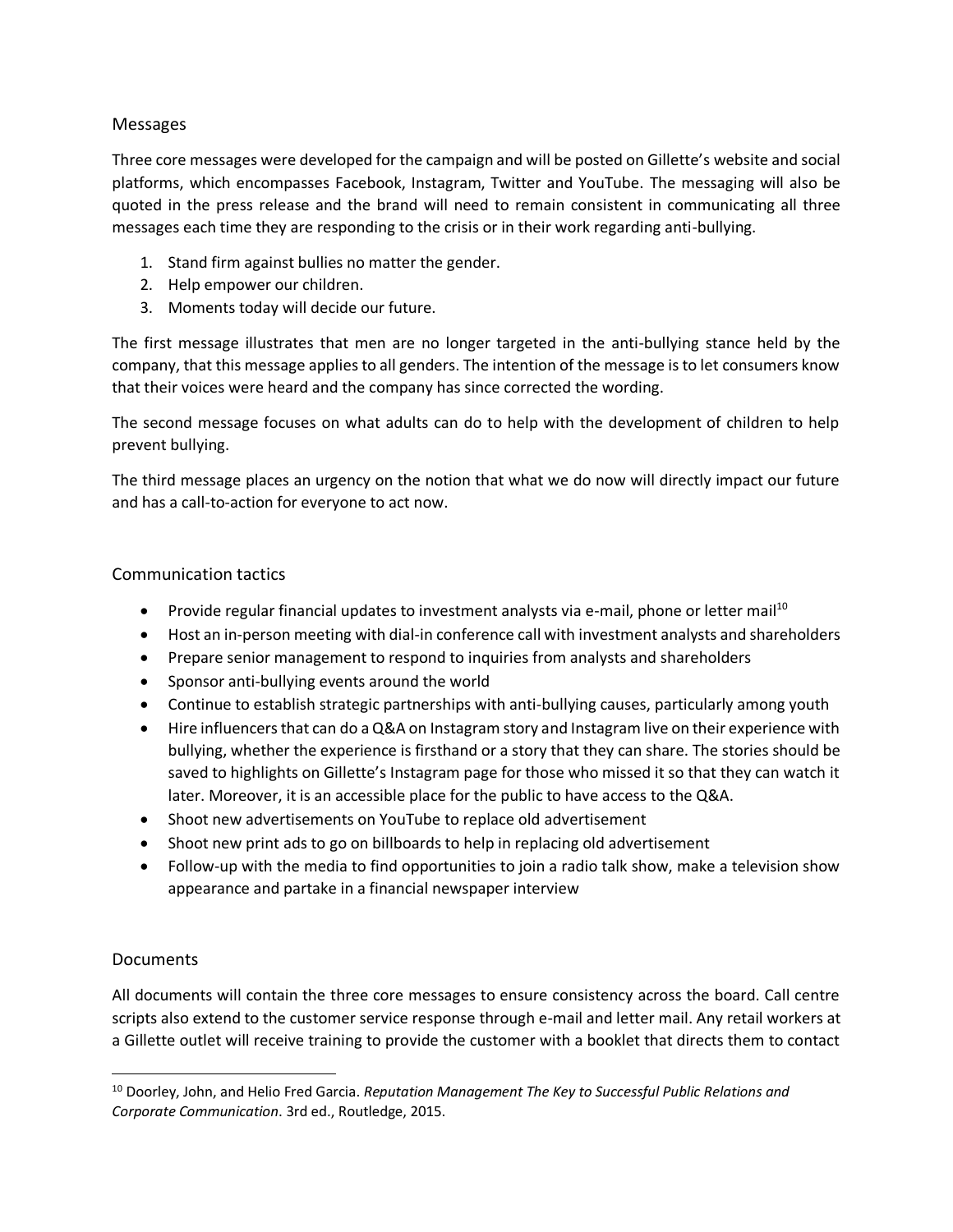the call centre, customer service team through e-mail or through letter mail. The retail workers will refrain from commenting on the situation.

- Draft a press release
- Media Q&A
- Call centre scripts
- Call centre Q&A

## Communications logistics

Supplies required for the communications plan would include a team of public relations specialists to draft the documents including the press release, media Q&A, call centre scripts and call centre Q&A. In addition, a senior public relations specialist would be required to approve the documents. Other logistics to be considered is stationary for the public relations staff, access to the building after hours if needed, dinner for staff that are required to work late during the crisis and transportation back home if the staff are working at hours close to midnight.

### Success criteria

In order to measure the effectiveness of the campaign, performing a media content analysis and environmental scan for both traditional forms of media and social media could be a good indication of whether or not the brand has recovered its image on various platforms. For Gillette's social channels, the metrics used will be the traction gained from the organization's Facebook, Instagram, YouTube and Twitter. Specifically, to see if the goal of reputation restoration has been achieved, it would be important to look at the number of followers, likes, comments and shares on posts and compare the post-campaign numbers to the pre-campaign numbers.

Regarding traditional forms of media, some popular columns that ran news articles showing a negative view of Gillette after the controversial advertisement are Forbes, Reuters and BBC News; to name a few. A successful follow-up with journalists from the same columns would greatly assist the company in clearing up its name.

The dollar amount of products sold post-campaign can be compared against the pre-campaign data to help gauge whether consumers have regained trust in the brand. Additionally, comparing the market value post-campaign and pre-campaign will reveal if the campaign has made a significant positive impact on investors.